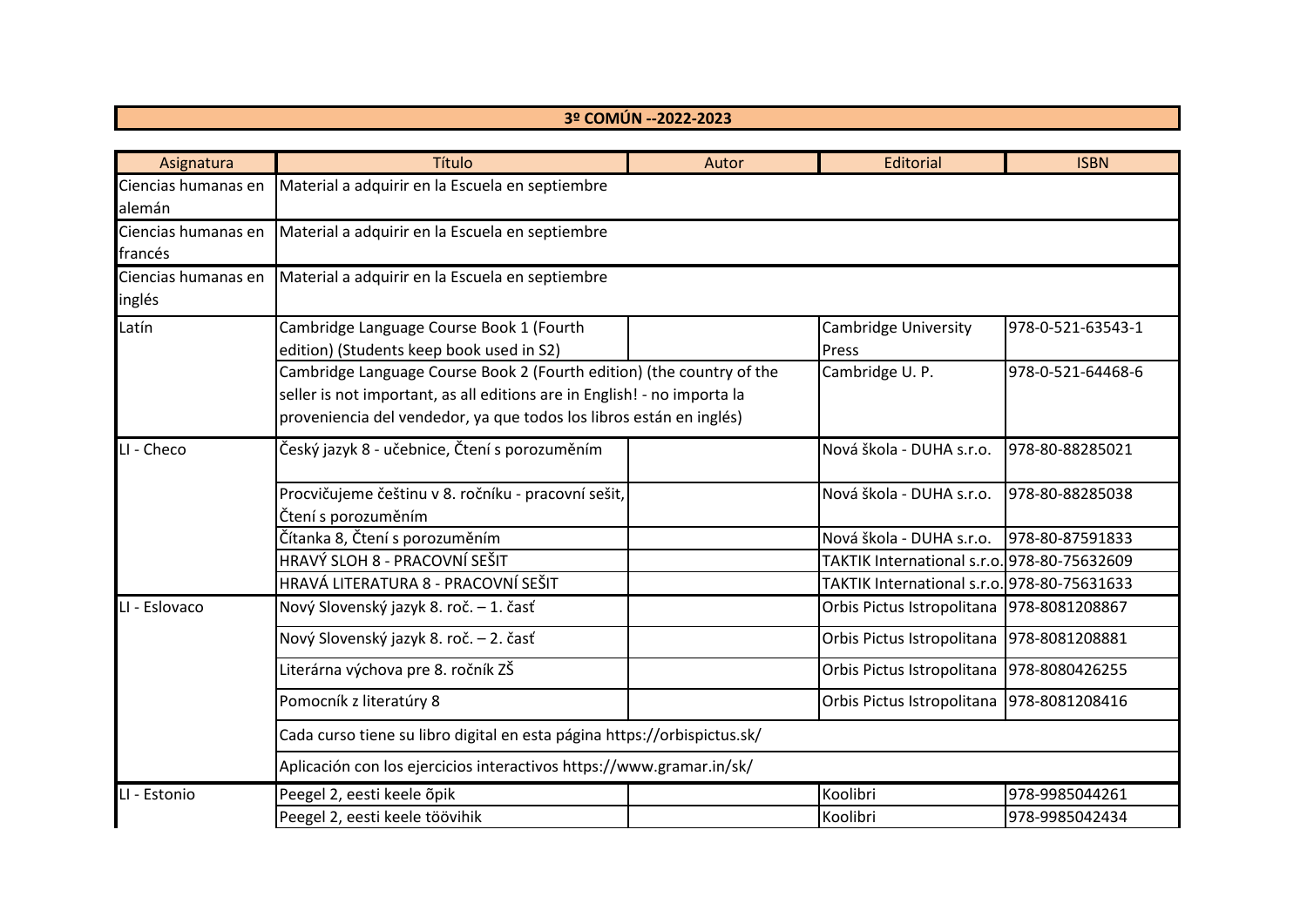|                        | Labürint II. Kirjanduse õpik 8. klassile                                                           |                                                             | Avita                    | 978-9985-2-1797-9            |  |
|------------------------|----------------------------------------------------------------------------------------------------|-------------------------------------------------------------|--------------------------|------------------------------|--|
|                        | Labürint II. Kirjanduse töövihik 8. klassile                                                       |                                                             | Avita                    | 978-9985-2-1845-7            |  |
| LI - Griego            | Ομηρικά Έπη: Ιλιάδα                                                                                |                                                             |                          | 978-9600627022               |  |
|                        | Αριστοφάνη «Όρνιθες» ή Ευριπίδη «Ελένη»                                                            |                                                             |                          | ΟΕΔΒΩ266                     |  |
|                        | (κατόπιν συνεννόησης με τον διδάσκοντα)                                                            |                                                             |                          |                              |  |
|                        | Νεοελληνική Γλώσσα Β΄ Γυμνασίου                                                                    |                                                             |                          | 978-9600627251               |  |
|                        | -Κείμενα Νεοελληνικής Λογοτεχνίας Β'                                                               |                                                             |                          | 978-9600627169               |  |
|                        | Η τύχη της Μαρούλας                                                                                | Δημ. Κορομηλάς                                              | ΔΩΔΩΝΗ                   | 978-9602484319               |  |
|                        | Χνότα στο τζάμι                                                                                    | Βασίλης Παπαθεοδώρου                                        | Κέδρος                   | 978-9600437279               |  |
| LI - Italiano          | <b>GRAMMATICA: TUTTO CHIARO Riflessione sulla</b><br>lingua italiana (testi degli anni precedenti) | $\overline{M}$ .C. Gagliati et al.                          | <b>EDIZIONI LA SPIGA</b> | 978-8846828194               |  |
|                        | I FILI DEL RACCONTO 3 Volume 3 + Percorsi del<br>'900 + Quaderno + ITE + Didastore                 | P. Albonico - G. Conca - M. PEARSON Archimede<br>Singuaroli |                          | 978-8879526005               |  |
| LI - Lituano           | www.eduka.lt Dėl licencijos kreiptis į mokytoją. Licencija nemokama.                               |                                                             |                          |                              |  |
|                        | Literatūra . Vadovėlis 8 klasei I dalis.                                                           | I. Gresienė et al.                                          | Baltos lankos.           | 978-6094700811               |  |
|                        | Literatūra .Vadovėlis 8 klasei II dalis.                                                           | I. Gresienė et al.                                          | Baltos lankos.           | 978-6094700828               |  |
| LI - Neerlandés        | Nieuw Nederlands 6e editie 2 havo/vwo leerboek                                                     |                                                             | Noordhoff                | 978-90-01880699              |  |
|                        | Honderd uur nacht                                                                                  | Anna Woltz                                                  | Singel Uitgeverijen      | 978-90-45116396              |  |
| LI - Polaco            | Materiały do nauki zapewnia nauczyciel.                                                            |                                                             |                          |                              |  |
| LI - Portugués         | Livro Aberto - Português - 8.º Ano Bloco<br>Pedagógico                                             | Vários                                                      | Porto Editora            | Pendiente de la<br>editorial |  |
|                        | Chocolate à Chuva                                                                                  | Alice Vieira                                                | <b>Texto Editora</b>     | 978-9722100373               |  |
|                        | O Gato Malhado e a Andorinha Sinhá                                                                 | Jorge Amado                                                 | Leya                     | 978-9722020244               |  |
|                        | O Colar                                                                                            | Sophia de Mello Breyner<br>Andresen;                        | Porto Editora            | 978-972-0-01820-5            |  |
|                        | Um Dia                                                                                             | Morris Gleitzman                                            | Fábula                   | 978-9897075780               |  |
|                        | Aquilo que os olhos veem ou O Adamastor                                                            | Manuel António Pina                                         | Porto Editora            | 978-972-0-72746-6            |  |
| L <sub>I</sub> - Sueco | Kontakta undervisande lärare                                                                       |                                                             |                          |                              |  |
| LII - Alemán           | Geni@l klick B1. Kursbuch mit 2 Audio-CDs (libro<br>utilizado en S2 - hay que conservarlo)         | Hrsg. von Fleer / Koenig                                    | <b>Klett Verlag</b>      | 978-3-12-605069-2            |  |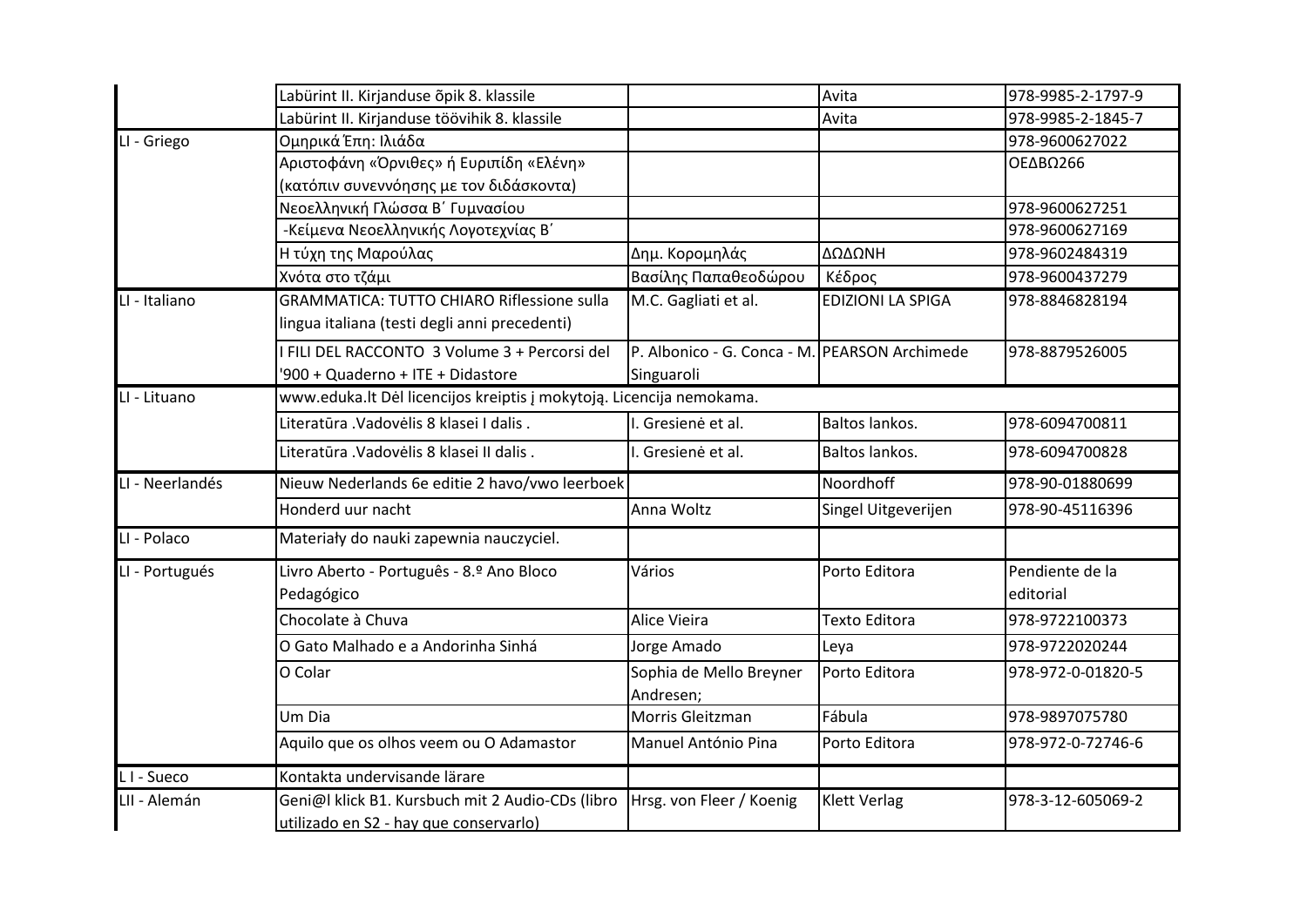|                   | Geni@l klick B1. Arbeitsbuch mit 2 Audio-CDs<br>(libro utilizado en S2 - hay que conservarlo)                                | Hrsg. von Fleer, Koenig                                                                                             | <b>Klett Verlag</b>            | 978-3-12-605070-8 |  |  |
|-------------------|------------------------------------------------------------------------------------------------------------------------------|---------------------------------------------------------------------------------------------------------------------|--------------------------------|-------------------|--|--|
| LII - Francés     | A PLUS A2.2 Livre de l'élève + CD                                                                                            | Collectif                                                                                                           | Macmillan                      | 978-8417710323    |  |  |
|                   | A PLUS A2.2 Cahier d'exercices + CD                                                                                          | Collectif                                                                                                           | Macmillan                      | 978-8417710330    |  |  |
|                   | Les élèves gardent leur grammaire : FOCUS : Grammaire du français + CD<br>audio + corrigés + Parcours digital                |                                                                                                                     | Hachette                       | 978-2011559647    |  |  |
| LII - Inglés      | Dynamic 3 student's book                                                                                                     | Paul Kelly                                                                                                          | <b>Oxford University Press</b> | 978-0194166843    |  |  |
|                   | Dynamic 3 workbook                                                                                                           | Paul Kelly                                                                                                          | <b>Oxford University Press</b> | 978-0194166935    |  |  |
|                   | When using a second hand copy. Please make sure that the answers are not written in the book.                                |                                                                                                                     |                                |                   |  |  |
|                   |                                                                                                                              | The students will have to purchase a novel in September. The title will be announced by their teacher in September. |                                |                   |  |  |
| LIII - Alemán     | Logisch! neu A1 Kursbuch A1 mit Audios (libro<br>utilizado en S2 - hay que conservarlo)                                      | Stefanie Dengler, Cordula SKlett                                                                                    |                                | 978-3-12-605201-6 |  |  |
|                   | Logisch! neu A1 Arbeitsbuch A1 mit Audios (libro SStefanie Dengler, Cordula SKlett<br>utilizado en S2 - hay que conservarlo) |                                                                                                                     |                                | 978-3-12-605202-3 |  |  |
|                   | Logisch! Neu A2 Kursbuch mit Audio-CD                                                                                        | Ute Koithan, Theo                                                                                                   | Klett                          | 978-3-12-605211-5 |  |  |
|                   | Logisch! Neu A2 Arbeitsbuch mit Audio-CD                                                                                     | Ute Koithan, Theo<br>Scherling et.al.                                                                               | Klett                          | 978-3-12-605212-2 |  |  |
| LIII - Español    | Gente Joven 2 - Libro del alumno                                                                                             | E. Alonso, et alii                                                                                                  | Difusión                       | 978-84-15620877   |  |  |
|                   | Gente Joven 2 - Cuaderno de ejercicios                                                                                       | E. Alonso, et alii                                                                                                  | Difusión                       | 978-84-15620884   |  |  |
| LIII - Francés    | <b>CLUB PARACHUTE 3 PACK ELEVE</b>                                                                                           | Collectif                                                                                                           | Santillana                     | 978-8490494011    |  |  |
|                   | CLUB PARACHUTE 3 PACK CAHIER D'EXERCICES                                                                                     | Collectif                                                                                                           | Santillana                     | 978-8490494028    |  |  |
|                   | Les élèves gardent leur livres Club Parachute 2 achetés en S2                                                                |                                                                                                                     |                                |                   |  |  |
| LIII - Inglés     | Dynamic 2 student's book                                                                                                     | Cheryl Pelteret                                                                                                     | Oxford U. Press                | 978-0194166829    |  |  |
|                   | Dynamic 2 workbook                                                                                                           | <b>Cheryl Pelteret</b>                                                                                              | Oxford U. Press                | 978-0194166904    |  |  |
|                   | When using a second hand copy. Please make sure that the answers are not written in the book.                                |                                                                                                                     |                                |                   |  |  |
| Moral - Inglés    | Teacher will provide materials                                                                                               |                                                                                                                     |                                |                   |  |  |
| Moral - Español   | Se informará en septiembre                                                                                                   |                                                                                                                     |                                |                   |  |  |
| Religión - Inglés | No text required - Teacher will provide materials                                                                            |                                                                                                                     |                                |                   |  |  |
| Religión - Epañol | Se informará en septiembre                                                                                                   |                                                                                                                     |                                |                   |  |  |
| Música            | Se informará en septiembre                                                                                                   |                                                                                                                     |                                |                   |  |  |